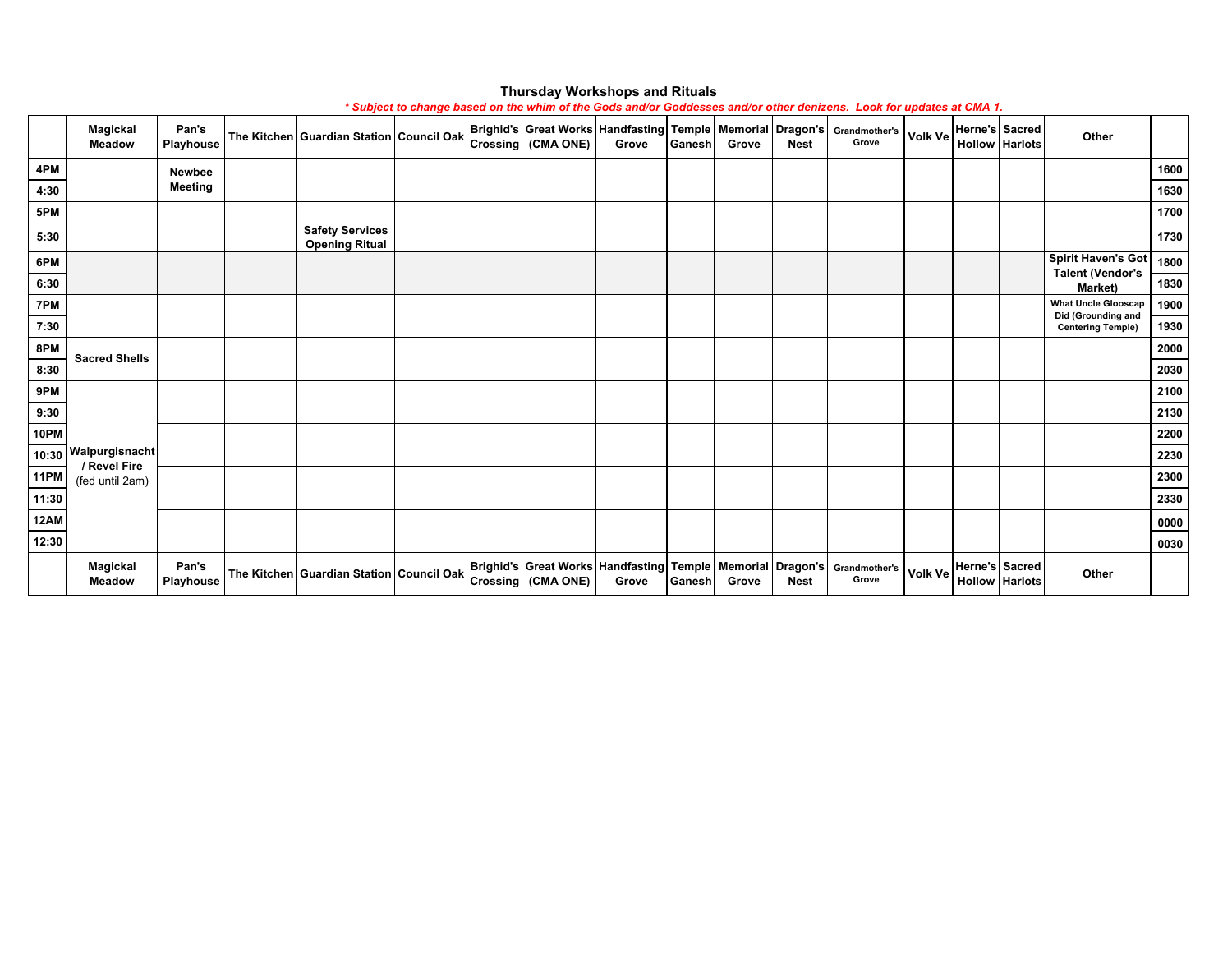|             | Magickal<br><b>Meadow</b> | Pan's Playhouse                         | <b>The Kitchen</b>  | Guardian<br><b>Station</b> | <b>Council Oak</b>                           | <b>Brighid's</b><br>Crossing | (CMA ONE)                       | <b>Great Works Handfasting</b><br>Grove | <b>Temple</b><br>Ganesh   | <b>Memorial</b><br>Grove                | Dragon's<br><b>Nest</b> | Grandmother's<br>Grove                    | <b>Volk Ve</b> | Herne's<br><b>Hollow</b> | <b>Sacred</b><br><b>Harlots</b> | Other                 |      |
|-------------|---------------------------|-----------------------------------------|---------------------|----------------------------|----------------------------------------------|------------------------------|---------------------------------|-----------------------------------------|---------------------------|-----------------------------------------|-------------------------|-------------------------------------------|----------------|--------------------------|---------------------------------|-----------------------|------|
| 7AM         |                           |                                         |                     |                            |                                              |                              | The Happy<br>Pagan Cafe         |                                         |                           |                                         |                         |                                           |                |                          |                                 |                       | 0700 |
| 7:30        |                           |                                         |                     |                            |                                              |                              | (7am - 11am)                    |                                         |                           |                                         |                         |                                           |                |                          |                                 |                       | 0730 |
| 8AM         |                           |                                         |                     |                            |                                              |                              |                                 |                                         |                           |                                         |                         |                                           |                |                          |                                 |                       | 0800 |
| 8:30        |                           |                                         |                     |                            |                                              |                              |                                 |                                         |                           |                                         |                         |                                           |                |                          |                                 |                       | 0830 |
| 9AM         |                           |                                         |                     | <b>Staff Meeting</b>       |                                              |                              |                                 |                                         |                           |                                         |                         |                                           |                | Altars 101               |                                 |                       | 0900 |
| 9:30        |                           |                                         |                     |                            |                                              |                              |                                 |                                         |                           |                                         |                         |                                           |                |                          |                                 |                       | 0930 |
| <b>10AM</b> |                           |                                         |                     | <b>Safety Team</b>         |                                              |                              | <b>Scribe</b><br><b>Society</b> |                                         | Reiki                     |                                         |                         |                                           |                |                          |                                 |                       | 1000 |
| 10:30       |                           | Setup                                   | Campsite 101        | <b>Meeting</b>             |                                              | Setup                        | <b>Meeting</b>                  |                                         | Workshop<br>(meet at      | Reiki<br>Workshop                       |                         |                                           |                |                          |                                 |                       | 1030 |
| 11AM        |                           | <b>Yoga for Every</b>                   | <b>Candle Magic</b> |                            | <b>Building Paganisms</b><br>and Re-Learning | Tarot 101                    |                                 |                                         | <b>Memorial</b><br>Grove) |                                         |                         |                                           |                |                          |                                 | <b>Beltane Crafts</b> | 1100 |
| 11:30       |                           | <b>Body</b>                             | 101                 |                            | Ancestry                                     |                              |                                 |                                         |                           |                                         |                         | Setup                                     |                |                          |                                 | (Faerie Mound)        | 1130 |
| 12PM        |                           | Witches in the<br>Workplace: Tips for a | <b>Chainsaws</b>    |                            |                                              | Teardown                     |                                 |                                         |                           |                                         |                         | <b>Intro to Medicinal</b><br>and Magickal |                |                          |                                 |                       | 1200 |
| 12:30       |                           | <b>Professional Pagan</b>               | 101 "It's           |                            |                                              |                              |                                 |                                         |                           |                                         |                         | Herbalism                                 |                |                          |                                 |                       | 1230 |
| 1PM         |                           | <b>Candle and Flame</b>                 | <b>Cheaper than</b> |                            |                                              | <b>Wands and</b>             | <b>Adult Bingo</b>              |                                         |                           | <b>Death Walkers</b><br>of Spirit Haven |                         | Teardown                                  |                |                          |                                 |                       | 1300 |
| 1:30        |                           | in Hechicería                           | Therapy!"           | Guardian 101               |                                              | <b>Wanding 101</b><br>$18+$  | $21+$                           |                                         |                           | Meeting                                 |                         |                                           |                |                          | Healing                         |                       | 1330 |
| 2PM         |                           |                                         |                     |                            | <b>Campfire Belly</b><br>Dance for Non-      |                              |                                 |                                         |                           |                                         |                         |                                           |                |                          | Trauma<br>$18+$                 |                       | 1400 |
| 2:30        |                           | <b>Public Rituals 101</b>               |                     |                            | <b>Dancers</b>                               |                              |                                 |                                         |                           |                                         | Animism<br>101          | <b>Studying the</b><br><b>Tarot: Suit</b> |                |                          |                                 |                       | 1430 |
| 3PM         |                           | Fire Crew: Flamey                       |                     |                            |                                              | <b>Drum Circles</b>          |                                 |                                         |                           |                                         |                         | <b>Stories</b>                            |                |                          |                                 |                       | 1500 |
| 3:30        |                           | bits and you!                           |                     |                            |                                              | 101                          |                                 | <b>The Howling</b>                      |                           |                                         |                         |                                           |                |                          |                                 |                       | 1530 |
|             | Magickal<br>Meadow        | Pan's Playhouse                         | <b>The Kitchen</b>  | Guardian<br><b>Station</b> | <b>Council Oak</b>                           | <b>Brighid's</b><br>Crossing | (CMA ONE)                       | <b>Great Works Handfasting</b><br>Grove | Temple<br>Ganesh          | <b>Memorial</b><br>Grove                | Dragon's<br><b>Nest</b> | Grandmother's<br>Grove                    | <b>Volk Ve</b> | Herne's<br><b>Hollow</b> | Sacred<br><b>Harlots</b>        | Other                 |      |

#### **Friday Workshops and Rituals**

*\* Subject to change based on the whim of the Gods and/or Goddesses and/or other denizens. Look for updates at CMA 1.*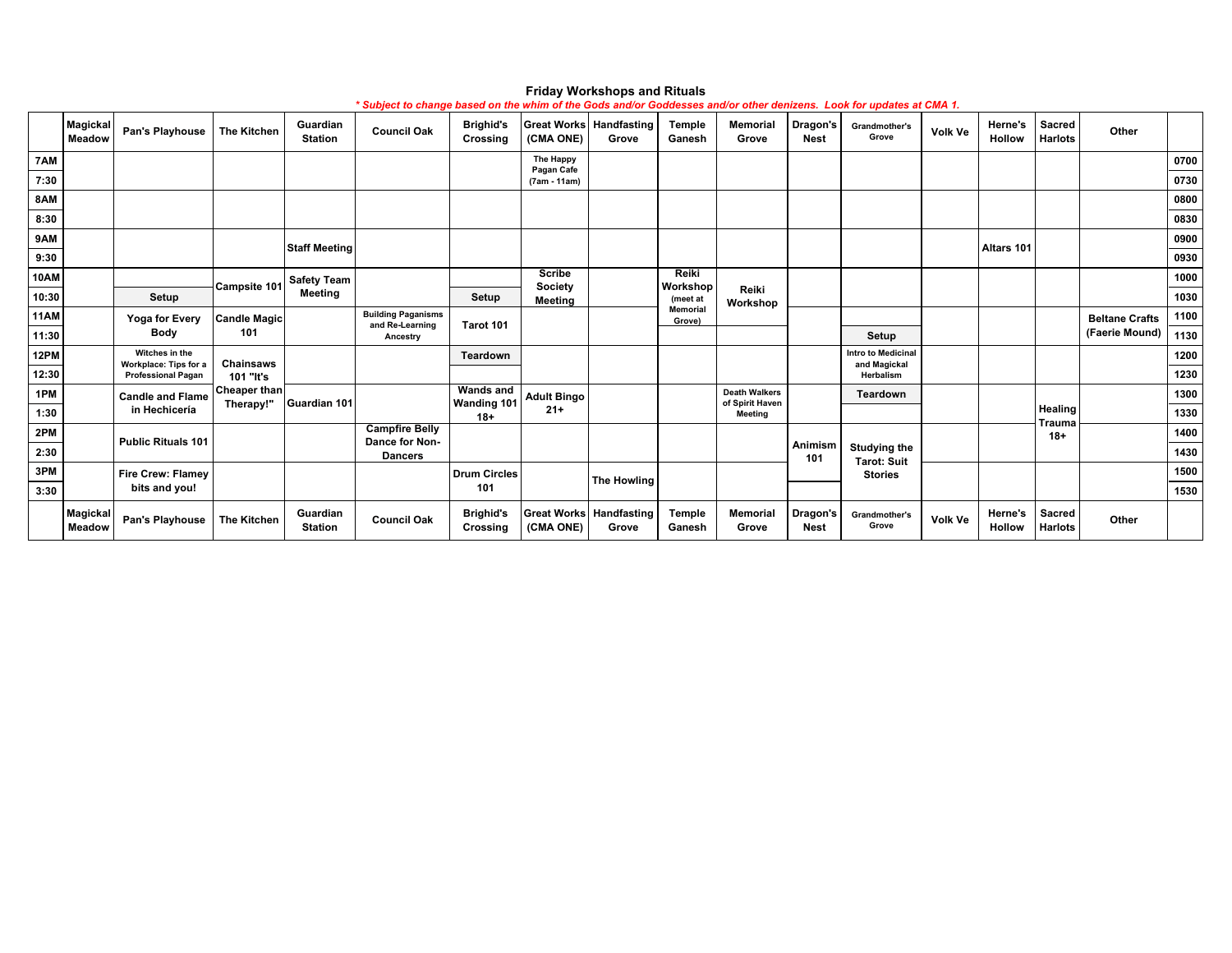|             |                                 |                    |                    |                |                                               |                              |                                                                                                                      | <b>Friday Evening Workshops and Rituals</b> |        |                                   |             |                        |                                               |  |                                  |            |                                                      |      |
|-------------|---------------------------------|--------------------|--------------------|----------------|-----------------------------------------------|------------------------------|----------------------------------------------------------------------------------------------------------------------|---------------------------------------------|--------|-----------------------------------|-------------|------------------------|-----------------------------------------------|--|----------------------------------|------------|------------------------------------------------------|------|
|             |                                 |                    |                    |                |                                               |                              | * Subject to change based on the whim of the Gods and/or Goddesses and/or other denizens. Look for updates at CMA 1. |                                             |        |                                   |             |                        |                                               |  |                                  |            |                                                      |      |
|             | Magickal                        | Pan's              | <b>The Kitchen</b> |                | Guardian Council Oak                          | <b>Brighid's</b>             | Great Works   Handfasting   Temple   Memorial   Dragon's   Grandmother's                                             |                                             |        |                                   |             |                        | Volk Ve                                       |  | Herne's Sacred                   | Ravenswood | Other                                                |      |
|             | <b>Meadow</b>                   | Playhouse          |                    | <b>Station</b> |                                               | Crossing                     | (CMA ONE)                                                                                                            | Grove                                       | Ganesh | Grove                             | <b>Nest</b> | Grove                  |                                               |  | <b>Hollow Harlots</b>            |            |                                                      |      |
| 4PM         |                                 | <b>Newbee</b>      |                    |                |                                               |                              |                                                                                                                      | Setup                                       |        |                                   |             |                        | Heathenry                                     |  |                                  | Setup      | <b>Grounding &amp; Centering</b><br>101 (Grounding & | 1600 |
| 4:30        |                                 | Meeting            |                    |                |                                               |                              |                                                                                                                      |                                             |        |                                   |             |                        | 101                                           |  |                                  | Ravenswood | <b>Centering Temple)</b>                             | 1630 |
| 5PM         |                                 |                    |                    |                |                                               |                              |                                                                                                                      |                                             |        |                                   |             |                        |                                               |  |                                  | Opening    |                                                      | 1700 |
|             |                                 |                    |                    |                |                                               | <b>Studying the</b>          |                                                                                                                      |                                             |        |                                   |             |                        |                                               |  |                                  | Ritual     | <b>Fireside Radio</b>                                |      |
| 5:30        |                                 |                    |                    |                |                                               | <b>Tarot: The</b>            |                                                                                                                      | Handfasting                                 |        |                                   |             |                        |                                               |  |                                  | Teardown   | (Vendor's Market)                                    | 1730 |
| 6PM         |                                 |                    |                    |                | Fool's                                        |                              | of Jory and                                                                                                          |                                             |        |                                   |             |                        |                                               |  |                                  | 1800       |                                                      |      |
| 6:30        |                                 |                    |                    |                |                                               | Journey                      |                                                                                                                      | Lee                                         |        |                                   |             |                        |                                               |  |                                  |            |                                                      | 1830 |
|             |                                 |                    |                    |                | 7PM - Friday Night Lights - All Sacred Spaces |                              |                                                                                                                      |                                             |        |                                   |             |                        | 7PM - Friday Night Lights - All Sacred Spaces |  |                                  |            |                                                      |      |
| 7PM         |                                 |                    |                    |                |                                               |                              |                                                                                                                      |                                             |        |                                   |             |                        | <b>Sunset</b>                                 |  |                                  |            |                                                      | 1900 |
| 7:30        |                                 |                    |                    |                |                                               |                              |                                                                                                                      | Teardown                                    |        |                                   |             |                        | Sumbel                                        |  |                                  |            |                                                      | 1930 |
| 8PM         | <b>The Fertility</b>            |                    |                    |                |                                               |                              |                                                                                                                      |                                             |        |                                   |             |                        |                                               |  |                                  |            |                                                      | 2000 |
| 8:30        | of Creation                     |                    |                    |                |                                               |                              |                                                                                                                      |                                             |        |                                   |             |                        |                                               |  |                                  |            |                                                      | 2030 |
| 9PM         |                                 |                    |                    |                |                                               |                              |                                                                                                                      |                                             |        |                                   |             |                        |                                               |  |                                  |            |                                                      | 2100 |
|             |                                 |                    |                    |                |                                               |                              |                                                                                                                      |                                             |        |                                   |             |                        |                                               |  |                                  |            |                                                      |      |
| 9:30        |                                 |                    |                    |                |                                               |                              |                                                                                                                      |                                             |        |                                   |             |                        |                                               |  |                                  |            |                                                      | 2130 |
| 10PM        |                                 |                    |                    |                |                                               |                              |                                                                                                                      |                                             |        |                                   |             |                        |                                               |  |                                  |            |                                                      | 2200 |
| 10:30       | <b>Revel Fire</b><br>(fed until |                    |                    |                |                                               |                              |                                                                                                                      |                                             |        |                                   |             |                        |                                               |  |                                  |            |                                                      | 2230 |
| <b>11PM</b> | 2am)                            |                    |                    |                |                                               |                              |                                                                                                                      |                                             |        |                                   |             |                        |                                               |  |                                  |            |                                                      | 2300 |
| 11:30       |                                 |                    |                    |                |                                               |                              |                                                                                                                      |                                             |        |                                   |             |                        |                                               |  | Fire                             |            |                                                      | 2330 |
| 12AM        |                                 |                    |                    |                |                                               |                              |                                                                                                                      |                                             |        |                                   |             |                        |                                               |  | Cupping<br>$18+$                 |            |                                                      | 0000 |
| 12:30       |                                 |                    |                    |                |                                               |                              |                                                                                                                      |                                             |        |                                   |             |                        |                                               |  |                                  |            |                                                      | 0030 |
|             | Magickal<br><b>Meadow</b>       | Pan's<br>Playhouse | The Kitchen        | <b>Station</b> | Guardian Council Oak <sup>l</sup>             | <b>Brighid's</b><br>Crossing | <b>Great Works</b><br>(CMA ONE)                                                                                      | Handfasting<br>Grove                        | Ganesh | Temple Memorial Dragon's<br>Grove | <b>Nest</b> | Grandmother's<br>Grove | <b>Volk Ve</b>                                |  | Herne's Sacred<br>Hollow Harlots | Ravenswood | Other                                                |      |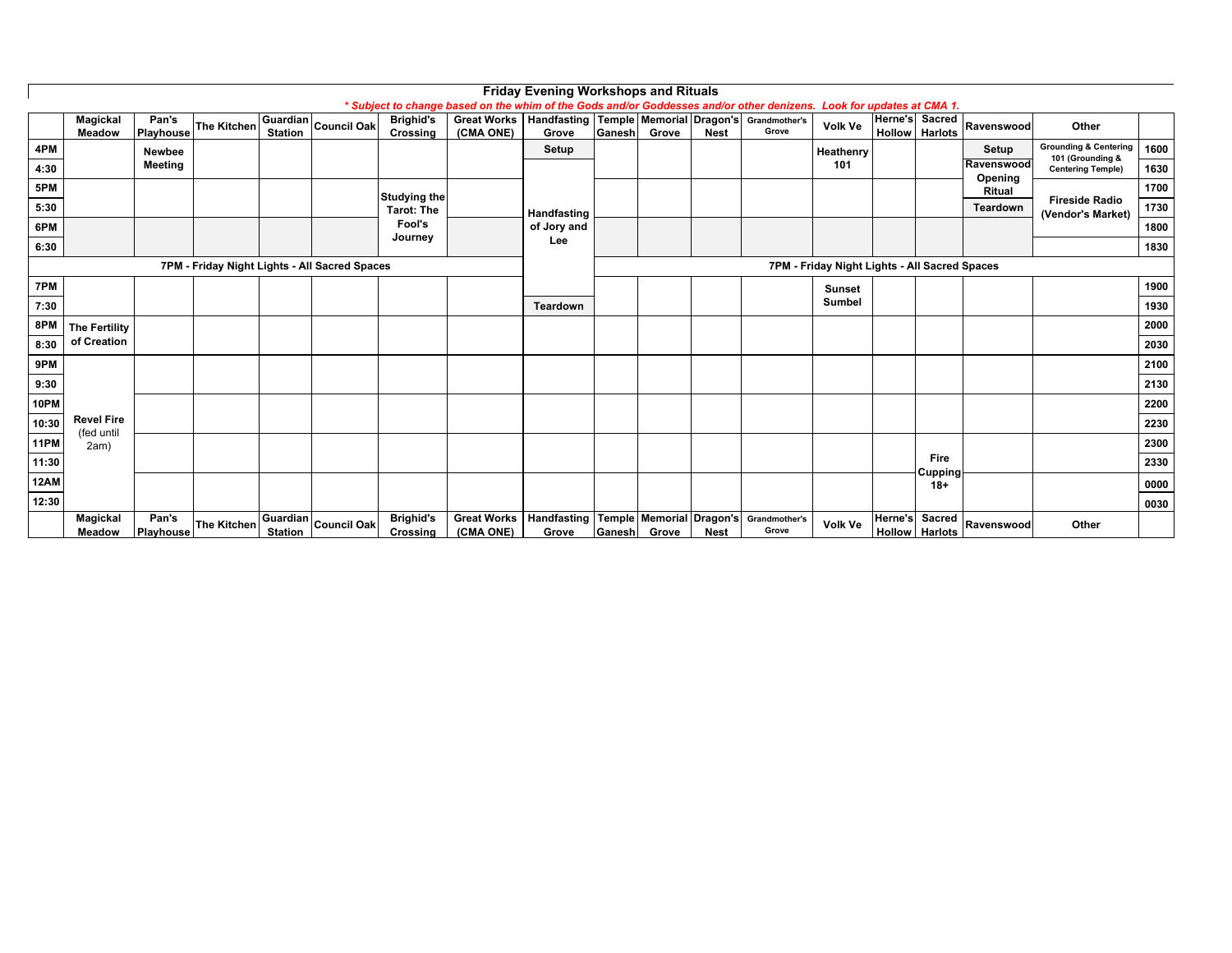|             | <b>Magickal</b>    | Pan's                               | <b>The Kitchen</b>                 |                            | Guardian Council Oak   | ouvject to change vased on the whill of the Gods and/or Goddesses and/or other demzens. Look for updates at ChiA-r.<br><b>Brighid's Crossing</b> |                                             | <b>Great Works Handfasting</b> | Temple           | Memorial                        | Dragon's                | Grandmother's          | Volk Ve        | Herne's                          | <b>Sacred Harlots</b> | Other                                                           |      |
|-------------|--------------------|-------------------------------------|------------------------------------|----------------------------|------------------------|--------------------------------------------------------------------------------------------------------------------------------------------------|---------------------------------------------|--------------------------------|------------------|---------------------------------|-------------------------|------------------------|----------------|----------------------------------|-----------------------|-----------------------------------------------------------------|------|
|             | Meadow             | Playhouse                           |                                    |                            |                        |                                                                                                                                                  | (CMA ONE)                                   | Grove                          | Ganesh           | Grove                           | <b>Nest</b>             | Grove                  |                | Hollow                           |                       |                                                                 |      |
| 7AM         |                    |                                     |                                    |                            |                        |                                                                                                                                                  | The Happy<br>Pagan Cafe                     |                                |                  |                                 |                         |                        |                |                                  |                       |                                                                 | 0700 |
| 7:30        |                    |                                     |                                    |                            |                        |                                                                                                                                                  | (7am - 11am)                                |                                |                  |                                 |                         |                        |                |                                  |                       |                                                                 | 0730 |
| 8AM         |                    |                                     |                                    |                            |                        |                                                                                                                                                  |                                             |                                |                  |                                 |                         |                        |                |                                  |                       |                                                                 | 0800 |
| 8:30        |                    |                                     |                                    |                            |                        |                                                                                                                                                  |                                             |                                |                  |                                 |                         |                        |                |                                  |                       |                                                                 | 0830 |
| 9AM         |                    |                                     |                                    | <b>Staff</b>               |                        |                                                                                                                                                  |                                             |                                |                  |                                 |                         |                        |                |                                  |                       |                                                                 | 0900 |
| 9:30        |                    |                                     |                                    | Meeting                    |                        |                                                                                                                                                  |                                             |                                |                  |                                 |                         |                        |                |                                  |                       |                                                                 | 0930 |
| <b>10AM</b> |                    | <b>Free Camping!!</b><br>*Some work | <b>Sacred Spaces</b>               | Safety<br>Team             |                        |                                                                                                                                                  | <b>Bingo for</b>                            |                                |                  | Chakras                         |                         |                        |                |                                  |                       |                                                                 | 1000 |
| 10:30       |                    | required*                           | <b>Meeting</b>                     | Meeting                    |                        |                                                                                                                                                  | Kids                                        |                                |                  | 101                             |                         |                        |                |                                  |                       |                                                                 | 1030 |
| <b>11AM</b> |                    | San Antonio                         |                                    |                            | <b>North Texas</b>     | <b>Austin Area Meeting</b>                                                                                                                       | Southeast                                   |                                |                  |                                 |                         |                        |                | <b>West Texas</b>                |                       | <b>Central Texas, Coastal</b><br><b>Bend, Outlands Area Mtg</b> | 1100 |
| 11:30       |                    | <b>Area Meeting</b>                 |                                    |                            | Area<br>Meeting        |                                                                                                                                                  | <b>Texas Area</b><br>Meeting                |                                |                  |                                 |                         |                        |                | <b>Area Meeting</b>              |                       | (Fairie Mound)                                                  | 1130 |
| 12PM        |                    |                                     |                                    |                            |                        | Chant & Ritual Songs 101<br>and Chanter's Chorus                                                                                                 |                                             |                                |                  |                                 |                         |                        |                |                                  |                       |                                                                 | 1200 |
| 12:30       |                    | Setup                               |                                    |                            |                        | <b>Society Meeting</b>                                                                                                                           |                                             |                                |                  |                                 |                         |                        |                |                                  |                       |                                                                 | 1230 |
| 1PM         |                    | Yoga for                            |                                    | Guardian                   |                        |                                                                                                                                                  |                                             |                                | Energy           | Death Is Not                    |                         |                        |                |                                  |                       | <b>Children's Ritual for</b>                                    | 1300 |
| 1:30        |                    | <b>Every Body</b>                   | Setup                              | 101                        |                        | <b>Poly Society Meeting</b>                                                                                                                      |                                             |                                | Cleansing<br>101 | Defeat: Death<br>Positivity 101 |                         |                        |                | Magickal<br><b>Music</b>         |                       | Abundance<br>(Faerie Mound)                                     | 1330 |
| 2PM         |                    | <b>Traditional</b>                  | <b>Sacred Ceramics:</b>            |                            |                        | <b>Triple Goddess</b>                                                                                                                            |                                             |                                |                  |                                 |                         |                        |                | Appreciation                     |                       | <b>Hellenic Devotionals 101</b>                                 | 1400 |
| 2:30        |                    | <b>Healers'</b><br>Circle           | <b>Magical Pottery</b><br>Painting |                            |                        | <b>Society Meeting</b>                                                                                                                           |                                             |                                |                  |                                 |                         |                        |                |                                  |                       | (Naos Templum)                                                  | 1430 |
| 3PM         | Maypole            | Fire Crew:                          | <b>Teardown</b>                    |                            |                        | <b>Drummers &amp; Musicians</b>                                                                                                                  |                                             |                                |                  |                                 | Dragons 101             |                        |                | Momento Shielding 101            | <b>Taoist Genital</b> |                                                                 | 1500 |
| 3:30        | Ritual             | <b>Flamey bits</b><br>and you!      |                                    |                            | <b>Society Meeting</b> |                                                                                                                                                  |                                             |                                |                  | $18 +$                          |                         | Mori 101               |                | <b>Massage Workshop</b><br>$18+$ |                       | 1530                                                            |      |
|             | Magickal<br>Meadow | Pan's<br>Playhouse                  | <b>The Kitchen</b>                 | Guardian<br><b>Station</b> | <b>Council Oak</b>     | <b>Brighid's Crossing</b>                                                                                                                        | <b>Great Works Handfasting</b><br>(CMA ONE) | Grove                          | Temple<br>Ganesh | <b>Memorial</b><br>Grove        | Dragon's<br><b>Nest</b> | Grandmother's<br>Grove | <b>Volk Ve</b> | Herne's<br>Hollow                | <b>Sacred Harlots</b> | Other                                                           |      |

#### **Saturday Workshops and Rituals** *\* Subject to change based on the whim of the Gods and/or Goddesses and/or other denizens. Look for updates at CMA 1.*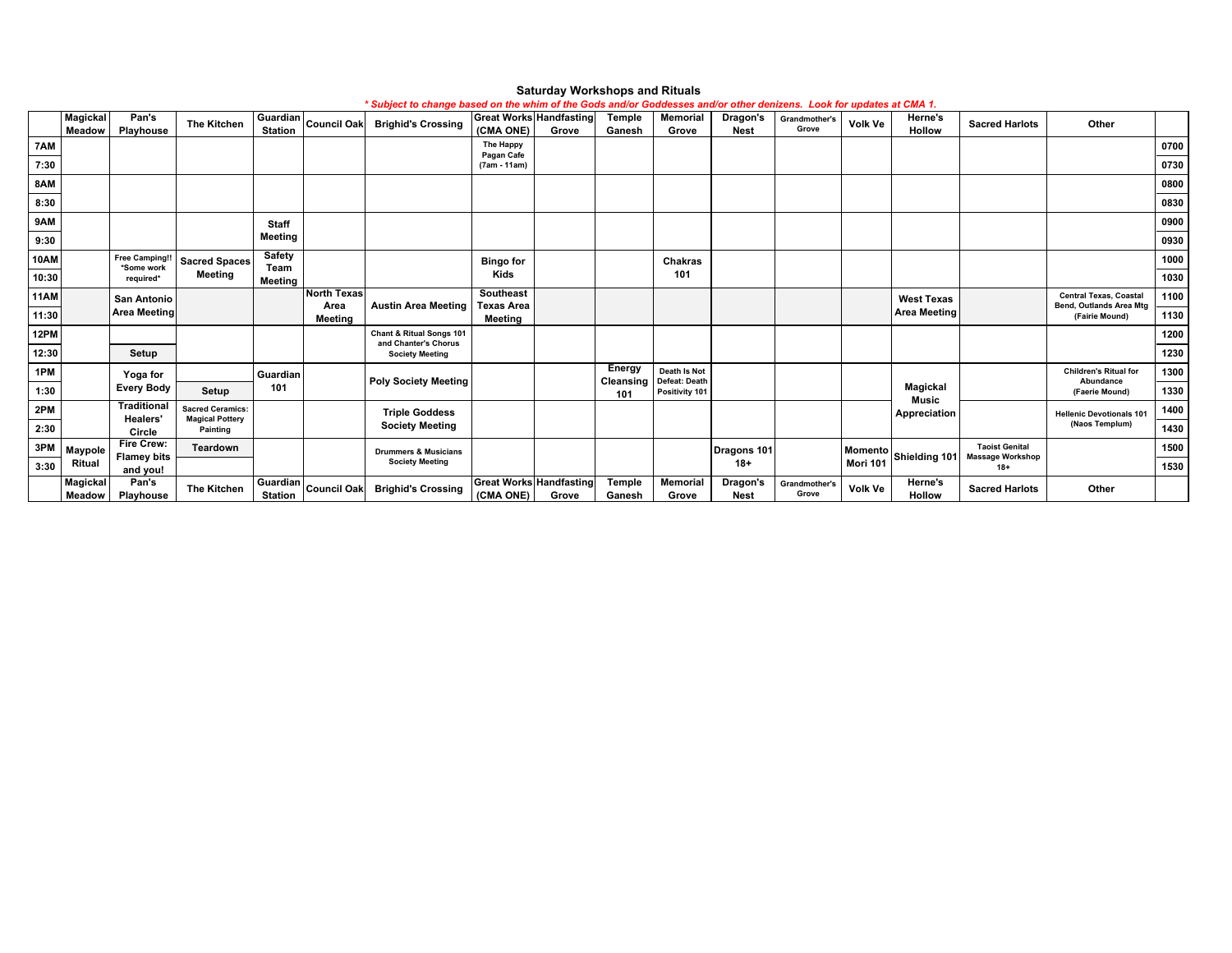|       | Magickal<br><b>Meadow</b>       | Pan's<br>Playhouse | The Kitchen        |  | $\boxed{\text{Guardian}}$ Council Oak Brighid's Crossing   | <b>Great Works</b><br>(CMA ONE) | Handfasting Temple   Memorial   Dragon's  <br>Grove | Ganesh | Grove | <b>Nest</b> | Grandmother's<br>Grove                                            | Volk Ve        | <b>Herne's</b><br><b>Hollow</b> | <b>Sacred Harlots</b>                            | Other                                                    |      |
|-------|---------------------------------|--------------------|--------------------|--|------------------------------------------------------------|---------------------------------|-----------------------------------------------------|--------|-------|-------------|-------------------------------------------------------------------|----------------|---------------------------------|--------------------------------------------------|----------------------------------------------------------|------|
| 4PM   |                                 | Newbee             |                    |  | <b>Trance Chants</b>                                       | Healthy<br>Communication        |                                                     |        |       |             |                                                                   |                |                                 | <b>Taoist Genital</b><br><b>Massage Workshop</b> | <b>Access the Unified</b><br><b>Field (Grounding and</b> | 1600 |
| 4:30  |                                 | <b>Meeting</b>     |                    |  |                                                            | Skills 101                      |                                                     |        |       |             |                                                                   |                |                                 | $18+$                                            | <b>Centering Temple)</b>                                 | 1630 |
| 5PM   |                                 |                    |                    |  | CMA, A History: Where<br>We Came From, Where               |                                 |                                                     |        |       |             | <b>Using Tarot</b><br>for Healing                                 |                |                                 |                                                  |                                                          | 1700 |
| 5:30  |                                 |                    |                    |  | We Are                                                     |                                 |                                                     |        |       |             | Shame                                                             |                |                                 |                                                  |                                                          | 1730 |
| 6PM   |                                 |                    |                    |  |                                                            |                                 |                                                     |        |       |             |                                                                   |                |                                 |                                                  |                                                          | 1800 |
| 6:30  | KatsüK                          |                    |                    |  |                                                            |                                 |                                                     |        |       |             |                                                                   |                |                                 |                                                  |                                                          | 1830 |
| 7PM   |                                 |                    |                    |  |                                                            |                                 |                                                     |        |       |             |                                                                   |                |                                 |                                                  |                                                          | 1900 |
| 7:30  |                                 |                    |                    |  |                                                            |                                 |                                                     |        |       |             |                                                                   |                |                                 |                                                  |                                                          | 1930 |
| 8PM   | Renewal                         |                    |                    |  |                                                            |                                 |                                                     |        |       |             |                                                                   |                |                                 |                                                  |                                                          | 2000 |
| 8:30  | and Rebirth                     |                    |                    |  |                                                            |                                 |                                                     |        |       |             |                                                                   |                |                                 |                                                  |                                                          | 2030 |
| 9PM   |                                 |                    |                    |  |                                                            |                                 |                                                     |        |       |             |                                                                   |                |                                 |                                                  |                                                          | 2100 |
| 9:30  |                                 |                    |                    |  |                                                            |                                 |                                                     |        |       |             |                                                                   |                |                                 |                                                  |                                                          | 2130 |
| 10PM  |                                 |                    |                    |  |                                                            |                                 |                                                     |        |       |             |                                                                   |                |                                 |                                                  |                                                          | 2200 |
| 10:30 | <b>Revel Fire</b><br>(fed until |                    |                    |  |                                                            |                                 |                                                     |        |       |             | Setup                                                             |                |                                 |                                                  |                                                          | 2230 |
| 11PM  | 2am)                            |                    |                    |  |                                                            |                                 |                                                     |        |       |             |                                                                   |                |                                 |                                                  |                                                          | 2300 |
| 11:30 |                                 |                    |                    |  |                                                            |                                 |                                                     |        |       |             | <b>Stag Hunt</b>                                                  |                |                                 |                                                  |                                                          | 2330 |
| 12AM  |                                 |                    |                    |  |                                                            |                                 |                                                     |        |       |             | $18+$                                                             |                |                                 |                                                  |                                                          | 0000 |
| 12:30 |                                 |                    |                    |  |                                                            |                                 |                                                     |        |       |             |                                                                   |                |                                 |                                                  |                                                          | 0030 |
|       | Magickal<br><b>Meadow</b>       | Pan's<br>Playhouse | <b>The Kitchen</b> |  | $\boxed{\textsf{Guardian}}$ Council Oak Brighid's Crossing | <b>Great Works</b><br>(CMA ONE) | Grove                                               | Ganesh | Grove | <b>Nest</b> | Handfasting Temple   Memorial   Dragon's   Grandmother's<br>Grove | <b>Volk Ve</b> | <b>Herne's</b><br><b>Hollow</b> | <b>Sacred Harlots</b>                            | Other                                                    |      |

### **Saturday Evening Workshops and Rituals**

*\* Subject to change based on the whim of the Gods and/or Goddesses and/or other denizens. Look for updates at CMA 1.*